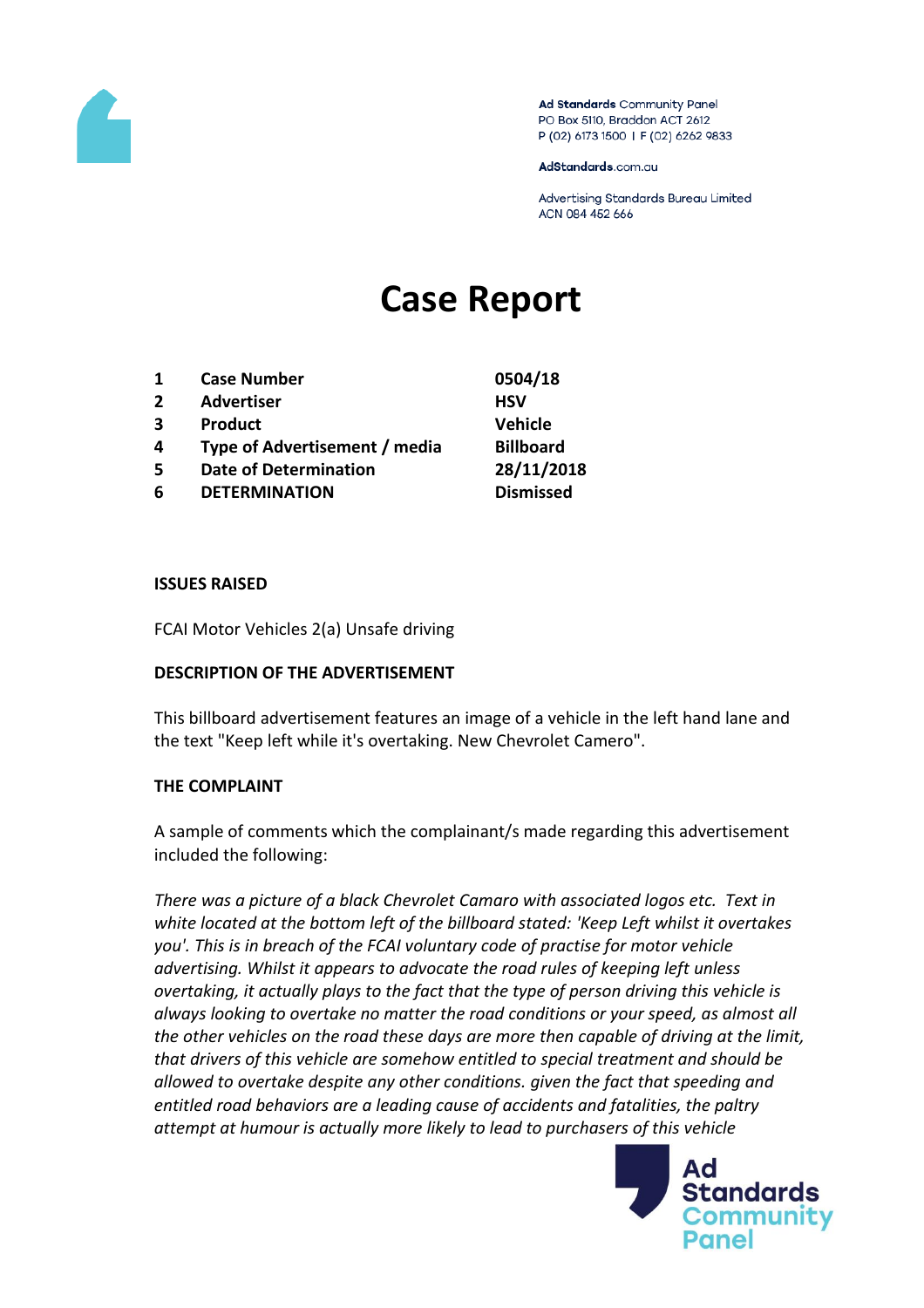

*disobeying the road rules and niceties of the road.* 

## **THE ADVERTISER'S RESPONSE**

Comments which the advertiser made in response to the complainant/s regarding this advertisement include the following:

*Complaint Reference No. 0504/18*

*I write in response to your email of 12 November 2018 with regard to the above complaint.*

*Please find attached a copy of the advertisement in question. This creative execution is part of a national (metropolitan) billboard campaign developed to support the launch of the new Chevrolet Camaro and is planned to run from the week commencing October 22, 2018 through until the end of the week commencing December 2, 2018.*

*As you will see, the advertisement in question depicts a Chevrolet Camaro on a public road accompanied by the caption "Keep left while it's overtaking". Please note: the complainant incorrectly quoted the caption as "Keep left whilst it overtakes you" and, this misinterpretation may have led to their claims.*

*We fully agree with the complainant's assertion that the ad "appears to advocate the road rules of keeping left unless overtaking ….". The headline is, in effect, simply repeating an acknowledged road rule with only a minor word change, and you will often see road signs that advocate "keep left unless overtaking".*

*We cannot, however, agree with the complainant's claims, or how they could possibly deduce from the ad, that:*

*1. "…. the type of person driving this vehicle is always looking to overtake no matter the road conditions or your speed ….."*

*2. "…. drivers of this vehicle are somehow entitled to special treatment and should be allowed to overtake despite any other conditions"*

*3. "…. the paltry attempt at humour is actually more likely to lead to purchasers of this vehicle disobeying the road rules or niceties of the road".*

*The ad clearly does not depict speeding or excessive speed in any way, nor does it, in our opinion, depict, encourage or condone dangerous, illegal, aggressive, menacing or reckless driving. What it does do is attempt to make use of humour which we find resonates with our target customer and is consistent with our company's brand tone of passionate, confident, approachable and grounded.*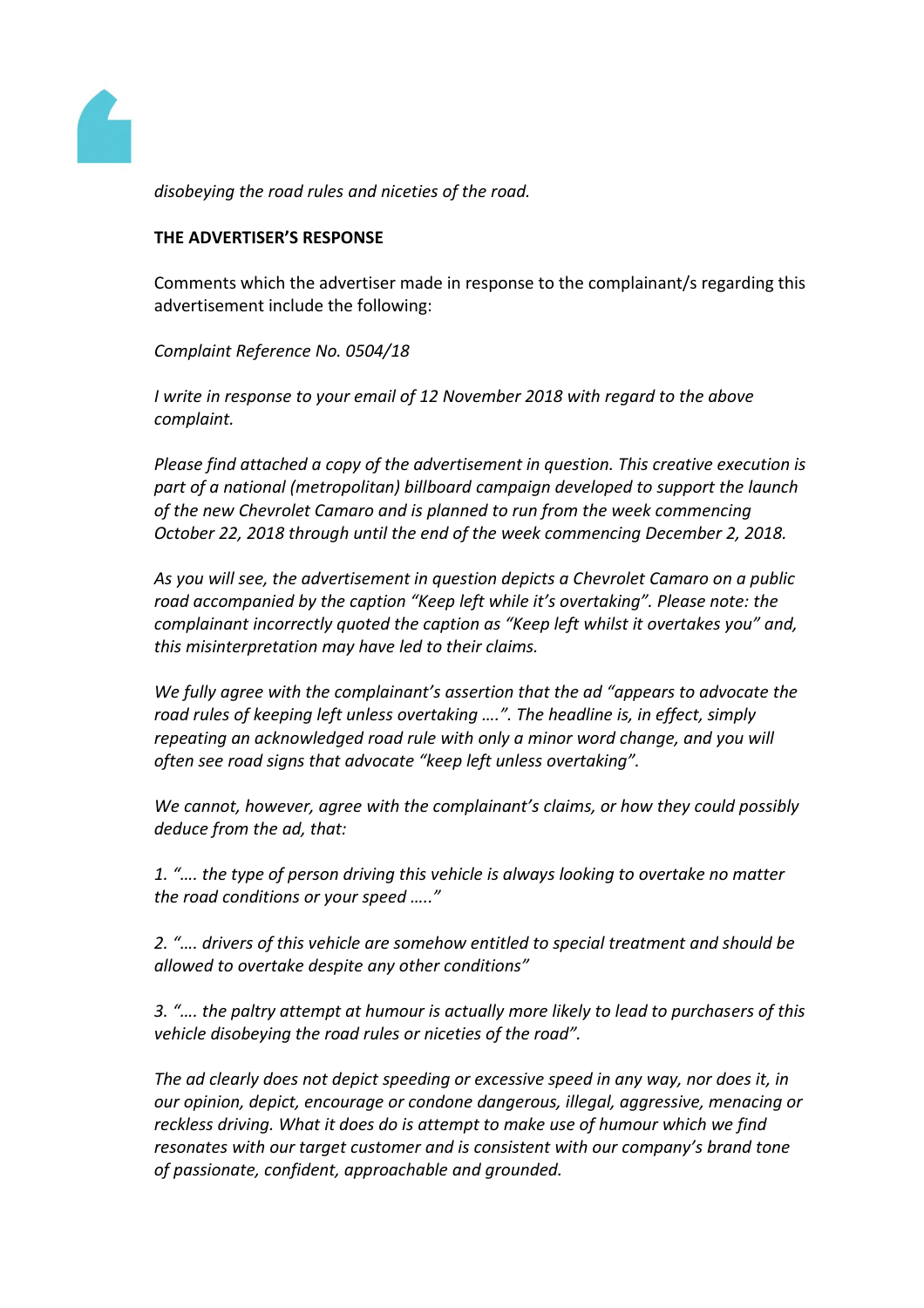

*As part of a national campaign, we also note that this ad has received just one complaint and would argue that the complainant's views do not represent those of the broader public.*

*With all this said, however, given the nature of the advertising medium being used (i.e. digital billboards), and the flexibility the digital format affords us with regard to changing creative at low cost, we would be happy to remove the "offending" headline and replace it with alternative copy. We make this offer in good faith but without conceding that our advertisement contravenes the AANA Advertiser Code of Ethics or the FCAI Code of Practice for Motor Vehicle Advertising.*

*We will ensure this creative change is implemented no later than Friday, November 23, 2018.*

## **THE DETERMINATION**

The Ad Standards Community Panel (Panel) was required to determine whether the material before it was in breach of the Federal Chamber of Automotive Industries Voluntary Code of Practice for Motor Vehicle Advertising (the FCAI Code).

To come within the FCAI Code, the material being considered must be an advertisement. The FCAI Code defines an advertisement as follows: "matter which is published or broadcast in all of Australia, or in a substantial section of Australia, for payment or other valuable consideration and which draws the attention of the public, or a segment of it, to a product, service, person, organisation or line of conduct in a manner calculated to promote or oppose directly or indirectly that product, service, person, organisation or line of conduct".

The Panel noted that this billboard advertisement features an image of a vehicle in the left hand lane and the text "Keep left while it's overtaking".

The Panel considered whether the advertisement was for a motor vehicle. Motor vehicle is defined in the FCAI Code as meaning: "passenger vehicle; motorcycle; light commercial vehicle and off-road vehicle". The Panel determined that the Ford Ranger XLT was a Motor Vehicle as defined in the FCAI Code.

The Panel determined that the material before it was an advertisement for a motor vehicle and therefore that the FCAI Code applied.

The Panel noted the complainant's concern that the advertisement implies that drivers of this vehicle will always overtake you, even if you are doing the speed limit, and that this promotes unsafe driving.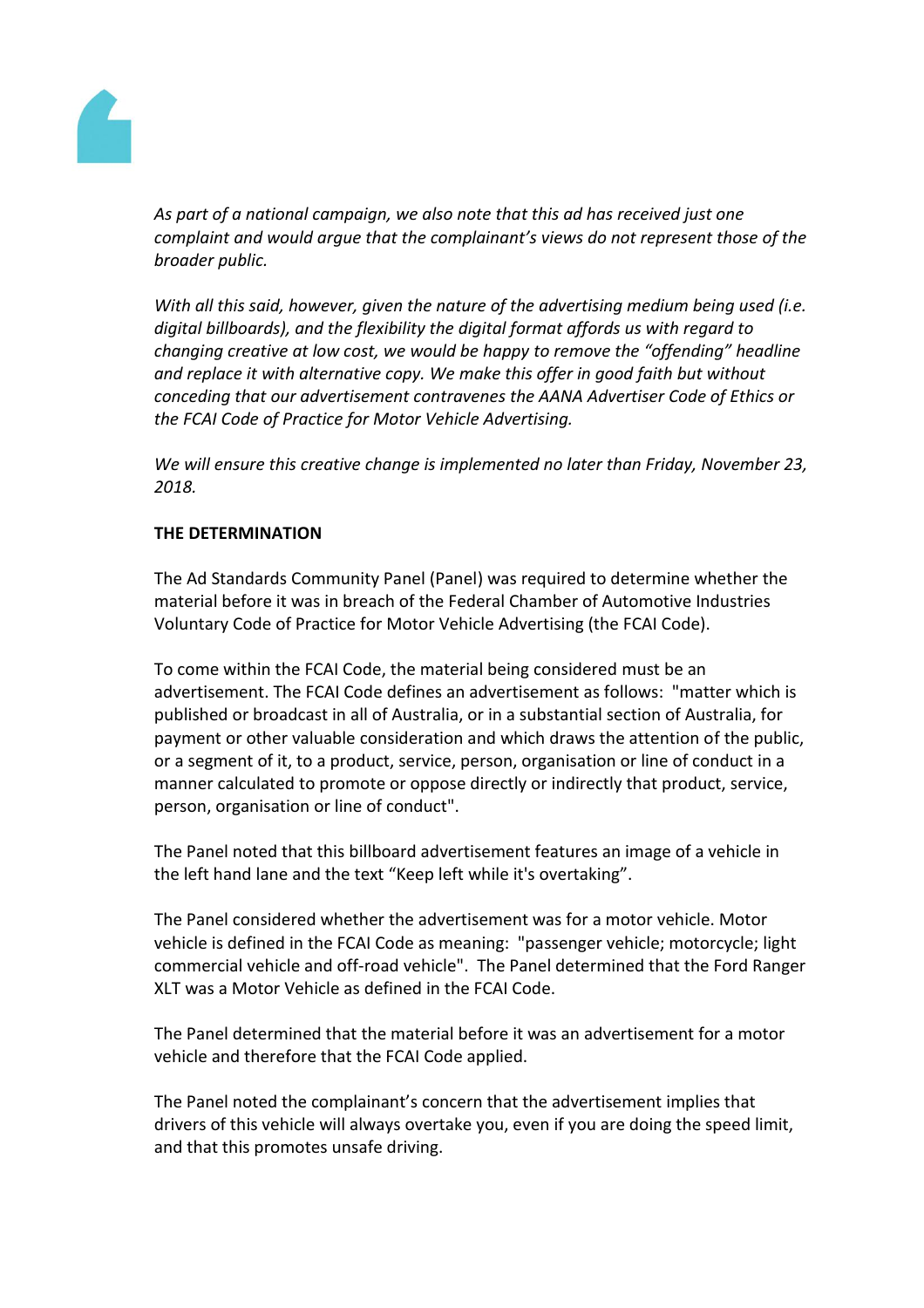

The Panel then analysed specific sections of the FCAI Code and their application to the advertisement.

The Panel considered clause 2(a) of the FCAI Code. Clause 2(a) requires that: 'Advertisements for motor vehicles do not portray ...unsafe driving, including reckless or menacing driving that would breach any Commonwealth law or the law of any State or Territory in the relevant jurisdiction in which the advertisement is published or broadcast dealing with road safety or traffic regulation, if such driving were to occur on a road or road-related area, regardless of where the driving is depicted in the advertisement.'

The Panel noted the examples given in the FCAI Code include: 'Vehicles travelling at excessive speed; sudden, extreme and unnecessary changes in direction and speed of a motor vehicle…or the apparent and deliberate loss of control of a moving motor vehicle.'

The Panel noted the complainant's concern that the advertisement promotes unsafe driving.

The Panel noted the advertiser's response that the advertisement does not depict illegal or reckless driving, and that it used humour as a marketing method by playing on the typical phrase "Keep left while overtaking".

The Panel noted that there is only one vehicle in the advertisement and it is not shown to be overtaking another vehicle.

The Panel considered that the view that that advertisement promotes unsafe driving is unlikely to be shared by most members of the community, and determined that the advertisement did not portray driving that would be unsafe if it occurred on a road or road-related area and did not breach Clause 2(a) of the FCAI Code.

The Panel noted the advertiser's response that the advertisement text had been removed and replaced with alternate copy as a sign of good faith.

Finding that the advertisement did not breach Cause 2(a) of the FCAI Code or any other section of the FCAI Code, the Panel dismissed the complaint.